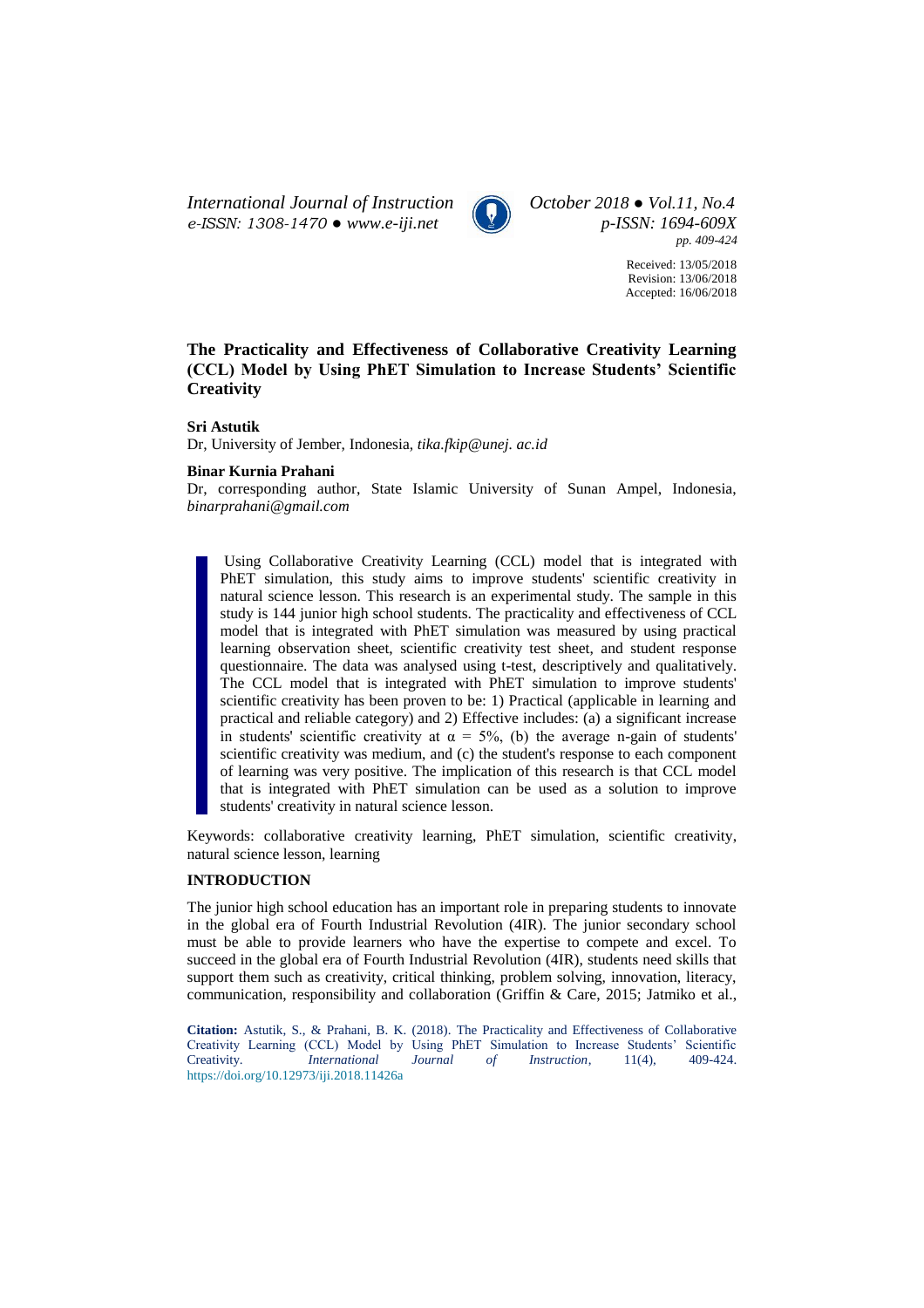2016; Jatmiko et al., 2018; Pandiangan et al., 2017; Sunarti et al., 2018; Suyidno et al., 2016; Suyidno et al., 2018; Wicaksono et al., 2017). The development of students' scientific creativity is one of the main goals of education (Suyidno et al., 2018; Wicaksono et al., 2017). Scientific creativity is a high level-thinking skill to create original ideas and products that have scientific benefits (Ayas & Sak 2014; Hu & Adey 2010; Hu, et al., 2013; Kang et al., 2015; Raj & Saxena, 2016; Siew et al., 2014; Susantini et al., 2016; Suyidno et al., 2017; Suyidno et al., 2018; Wicaksono et al., 2017). Previous researchers have also explained that scientific creativity as cognitive skill is reflected through unusual use, technical production, hypothesizing, science problem solving, creative experimental, and science production (Ayas & Sak 2014; Hu & Adey 2010; Hu, et al., 2013; Kang et al., 2015; Raj & Saxena, 2016; Siew et al., 2014; Suyidno et al., 2017; Suyidno et al., 2018; Wicaksono et al., 2017). The indicators of scientific creativity in this study include unusual use, technical production, creative experimental, science problem solving, science production and hypothesizing based on the results of literature studies (Hu & Adey 2010; Hu, et al., 2013; Suyidno et al., 2018; Wicaksono et al., 2017) and preliminary study by researchers (Astutik, 2015; Astutik et al., 2016), the six indicators are still low and need to be improved by junior high school students in the natural science lesson.

The facts of education in Indonesia show that students have not maximized their ability to think scientifically (OECD, 2014; 2016). This is reinforced by preliminary study about (1) The low skill of scientific creativity of junior high school students in natural science learning and (2) Limitations of teachers to develop models and learning tools of science that are specifically designed to enhance students' scientific creativity (Astutik et al., 2015). In order to improve students' scientific creativity in natural science learning, it needs an appropriate learning model, one of them is collaborative creativity learning (CCL) model as a solution to improve students' scientific creativity in natural science lesson (Astutik, 2015; Astutik et al., 2016).

The CCL model is a collaborative-based scientific creativity learning to enhance scientific creativity based on motivational theory, cognitive psychology theory, social constructivism learning theory, positive dependence and cognitive psychological theory (Astutik, 2015; Astutik et al., 2016). The CCL model has been proved to be feasible (valid, practical, and effective) to improve students' scientific creativity in natural science learning (Astutik, 2015; Astutik et al., 2016), but there are still short comings that need to be fixed to improve scientific creativity especially for junior high school students with low imagination. The solution proposed in this research is to integrate PhET simulation in CCL model implementation. The research results have proven that the integration of virtual simulation and PhET simulation in the learning process is effective to optimize student learning outcomes (Arabacioglu & Unver, 2016; Prahani et al., 2015; Prahani et al., 2016; Sudiarman et al., 2015; Wicaksono et al., 2017). PhET simulation is a fun and interactive research based science and mathematics simulations that able to represent information in various representations (visual, verbal, and mathematical) (Finkelstein et al., 2005; Perkins et al., 2006; Prahani et al., 2016; Wieman et al., 2010;). This is reinforced by learning theory of dual coding; information that is presented visually or verbally is remembered better than information that is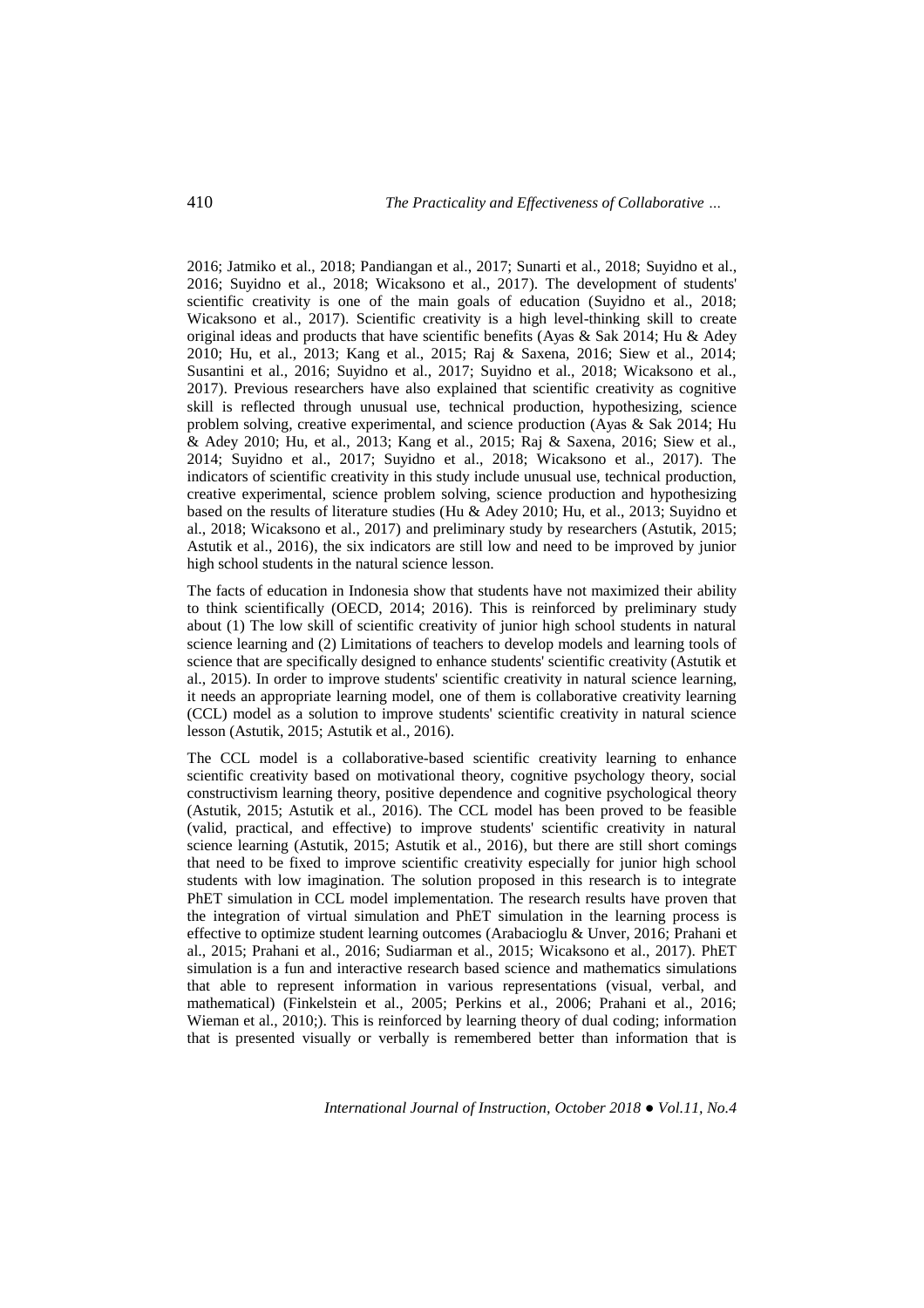presented only in one way (Slavin, 2011). This is reinforced by research results (Ainsworth 1999; Ainsworth, 2008; Ciais et al., 2005; Maor, 2001) that the multirepresentation approach has three major advantages, as a complement, interpretation barrier, and can build a more comprehensive understanding. The CCL-that is integrated with PhET simulation has five syntaxes: (1) Problem identification, (2) Exploration of creativity ideas, (3) Collaborative creativity, (4) Elaboration of creativity ideas, and (5) Evaluate the process and results of scientific creativity.

The focus of this study is a follow-up study based on recommendations (20-21) to see the practicality and effectiveness of CCL model that is integrated with PhET simulation. This research was conducted to find an answer to the following questions: (i) How practicality of collaborative creativity learning model by using PhET simulation to improve the scientific creativity of junior high school students in natural science learning? (ii) How effectiveness of collaborative creativity learning model by using PhET simulation to improve the scientific creativity of junior high school students in natural science learning?

# **METHOD**

### **General Background**

This research was conducted in academic year 2017 in natural science subjects. The study was emphasized on the practicality and effectiveness analysis of CCL model that is integrated with PhET simulation model to improve students' scientific creativity. Practicality analysis of teaching model was done by calculating the mean score (observation scores) of learning implementation with CCL model that is integrated with PhET simulation in each phase. While the effectiveness analysis of CCL model that is integrated with PhET simulation was done by testing the difference of mean score between pre-test and post-test statistically at  $\alpha = 5\%$ , calculating the mean of n-gain, and calculating the mean percentage of student responses for each component. The questionnaire of student response to obtain the students' response of implementation of CCL model.

### **Sample of Research**

The selection of samples is based on the Slovin formula, i.e. Sample = (population  $/(1 +$  $e^2$  x population)) with error tolerance  $e = 5\%$  (Sevilla et al., 1984). The sample in this study is144 junior high school students in 2016 in Jember, Indonesia; and consists of four groups; group-1 (students of group VIIIB, state junior high school 3 Jember), group-2 (students of class VIIIB state junior high school 3 Jember), group-3 (students of class VIIIA state junior high school 2 Jember), and group-4 (students of class VIIIB state junior high school 2 Jember).

# **Instrument and Procedures of Research**

This research is an experimental study by using one group pre-test and post-test design, namely: O1 X O2 (Fraenkel et al., 2012). Before groups of students learn about mechanics topics, students were given a pre-test of scientific creativity (O1) by using Scientific Creativity Test Sheet (SCTS). The indicators of scientific creativity in natural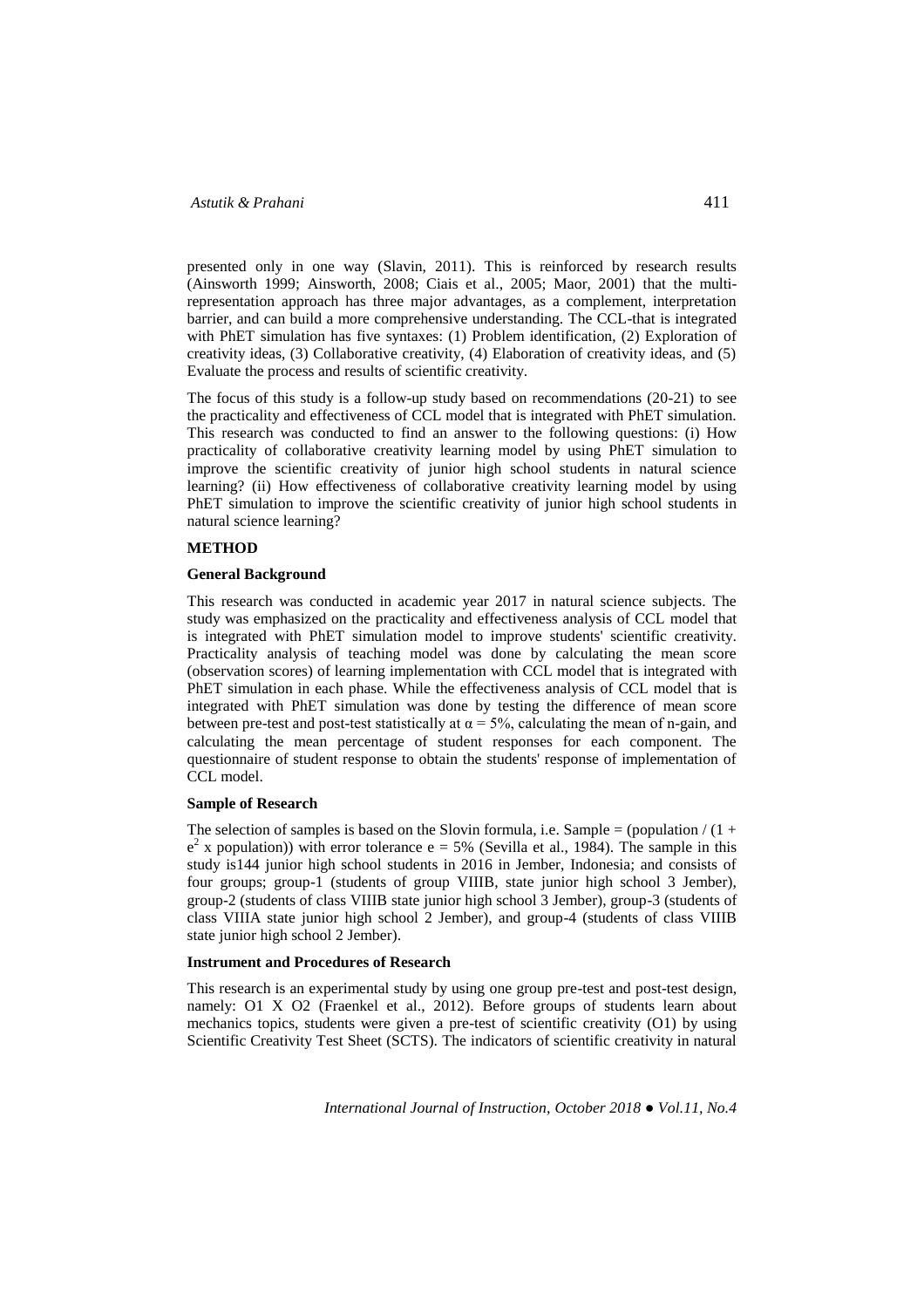science subjects used in SCTS include unusual use, technical production, hypothesizing, science problem solving, creative experimental, and science production. Then the students were given a lesson on the topic of mechanics by using CCL model that is integrated with PhET simulation (X). The CCL model that is integrated with PhET simulation has five phases include: (1) Identifying problem by using PhET simulation, (2) Exploring creativity ideas by using PhET simulation,(3) Collaborative creativity with PhET simulation, (4) Elaborating creativity ideas, (5) Evaluating the process and results of scientific creativity. Implementation of CCL model that is integrated with PhET simulation was supported learning tools consisted of Syllabus, Learning Lesson Plan, Student Instruction (student book), and Student Activity Sheet (worksheet). Syllabus, lesson plan, student book, and worksheet were valid and reliable, respectively in Table 1. After the learning process had been complete, all student groups were given a post-test (O2), final test with the same topic and problem as the pre-test. In the meantime, to obtain data about students' scientific creativity abilities, learning effectiveness, and student responses; the instruments that have also been valid and reliable were used.

Before the research is done, learning instruments and research instruments that have been compiled must meet the requirements of validity and reliability. The validity of learning instruments of CCL Model, and research instruments were assessed by three experts. The results of the validity assessment of the learning instruments and research instruments for CCL Model, respectively, are shown in Table 1.

#### Table 1

The result of learning instruments and research instruments validity of CCL model CCL model that is integrated with PhET simulation

| Components                            | The validity of CCL model instruments |                  |  |  |  |  |  |  |
|---------------------------------------|---------------------------------------|------------------|--|--|--|--|--|--|
|                                       | Validity                              | Reliability      |  |  |  |  |  |  |
| Syllabus                              | 3.80: Valid                           | 100%: Reliable   |  |  |  |  |  |  |
| Lesson plan                           | 3.90: Valid                           | 100%: Reliable   |  |  |  |  |  |  |
| Student book                          | 3.80: Valid                           | 100%: Reliable   |  |  |  |  |  |  |
| <b>Student Worksheet</b>              | $3.90:$ Valid                         | 90%: Reliable    |  |  |  |  |  |  |
| Scientific Creativity Test Sheet      | $3.71:$ Valid                         | 90.00%: Reliable |  |  |  |  |  |  |
| Practical Learning Observation Sheet  | 3.87: Valid                           | 94.82%: Reliable |  |  |  |  |  |  |
| <b>Student Response Ouestionnaire</b> | 3.71: Valid                           | 89.00%: Reliable |  |  |  |  |  |  |

### **Data Analysis**

The collected data were analysed to obtain practicality and effectiveness of learning with CCL model that is integrated with PhET simulation to improve students' scientific creativity. The analysis of practicality data of CCL model that is integrated with PhET simulation was done by using the calculation of the average score (observation score) of the each phase implementation of CCL model that is integrated with PhET simulation. There were 3 practitioners who observed the each phase implementation of CCL model that is integrated with PhET simulation. It was categorized as good if: the average percentage of the implementation score of each phase  $\geq$  2.50 (this the mean score for the observers` scores); reliable, based on inter observer agreement; learning activity is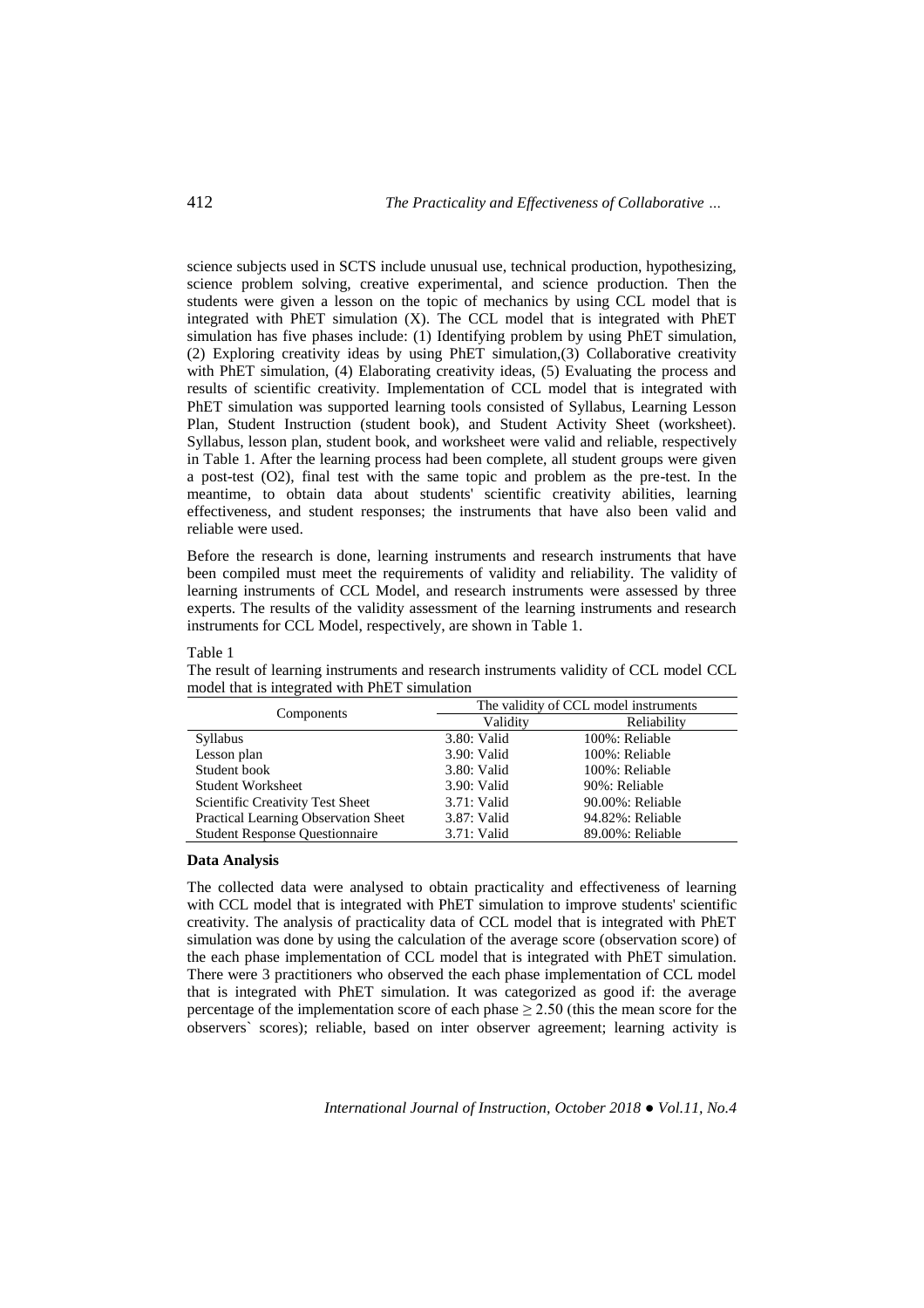categorized as reliably if the percentage agreement value for the mean percentage of the implementation score of each phase is  $\geq 75\%$  (Borich, 1994), the results respectively are shown in Table 2. Meanwhile, the effectiveness analysis of CCL model that is integrated with PhET simulation was done by analysing the mean of pre-test and post-test scores by using: (a) paired-sample t-test or Wilcoxon's test (Gibbons & Chakraborti, 2011); (b) calculate the average of n-gain by the formula:  $n-gain = (post-test score / pre-test score)$ / maximum score - post-test score), by category: (1) high if n-gain  $\geq$  0.70; (2) moderate if 0.70> n-gain  $\geq$  0.30; and (3) low if n-gain < 0.30 (Hake, 1998); and (c) calculate student response to CCL model that is integrated with PhET simulation; students' responses are said good if the average percentage of student response scores for each component is  $\geq$  75%. In order to see the responses of junior high school students toward CCL model that is integrated with PhET simulation, student responses data was analysed by using elaborated of quantitative and qualitative descriptive (Prahani et al., 2015) With the criteria of: (1) Response  $\geq$  75% (very positive); (2) 50%  $\leq$  Response  $\leq$ 75% (positive); (3)  $25\% \leq$  Response  $\leq 50\%$  (less positive); and (4) Response  $\leq 25\%$ (not positive).

# **FINDINGS**

### **Practicality of CCL Model by Using PhET Simulation**

Practicality scores for each phase of CCL model that is integrated with PhET simulation model for all groups are presented in Table 2.

| able |  |
|------|--|
|------|--|

| Practicality of CCL model that is integrated with PhET simulation at all groups |  |
|---------------------------------------------------------------------------------|--|
|---------------------------------------------------------------------------------|--|

| Syntax    | Group-1 |    | Group-2 |      |    |   | Group-3 |    |   | Group-4 |    |   |  |
|-----------|---------|----|---------|------|----|---|---------|----|---|---------|----|---|--|
|           |         |    | r       |      |    | r |         |    |   |         |    |   |  |
| Phase I   | 3.57    | VP | R       | 3.54 | VP | R | 3.52    | VP | R | 3.52    | VP | R |  |
| Phase II  | 3.49    | VP | R       | 3.47 | VP | R | 3.48    | VP | R | 3.31    | VP | R |  |
| Phase III | 3.50    | VP | R       | 3.41 | VP | R | 3.38    | VP | R | 3.36    | VP | R |  |
| Phase IV  | 3.26    | VP | R       | 3.22 | VP | R | 3.26    | VP | R | 3.26    | VP | R |  |
| Phase V   | 3.62    | VP | R       | 3.59 | VP | R | 3.62    | VP | R | 3.59    | VP | R |  |

Note: S (Score); C (Criteria); VP (Very Practical); r (Reliability); R (Reliable); Phase I (Problem identification); Phase II (Exploration of creativity ideas); Phase III (Collaborative creativity); Phase IV (Elaboration of creativity ideas); and Phase V (Evaluation of scientific creativity process and result)

Table 2 presents the results of practical analysis in terms of the implementation of each phase of CCL model that is integrated with PhET simulation. The analysis of practicality data of CCL model that is integrated with PhET simulation was done by using the calculation of the average score (observation score) of the each phase implementation of CCL model that is integrated with PhET simulation. There were 3 practitioners who observed the each phase implementation of CCL model that is integrated with PhET simulation. The practicality of CCL model that is integrated with PhET simulation was observed in each meeting for all groups. The results of the analysis show that each phase CCL model that is integrated with PhET simulation can be implemented by teachers in each group with very practical and reliable categories. Based on these results, it is clear that the role of teachers is very supportive in natural science learning by using scientific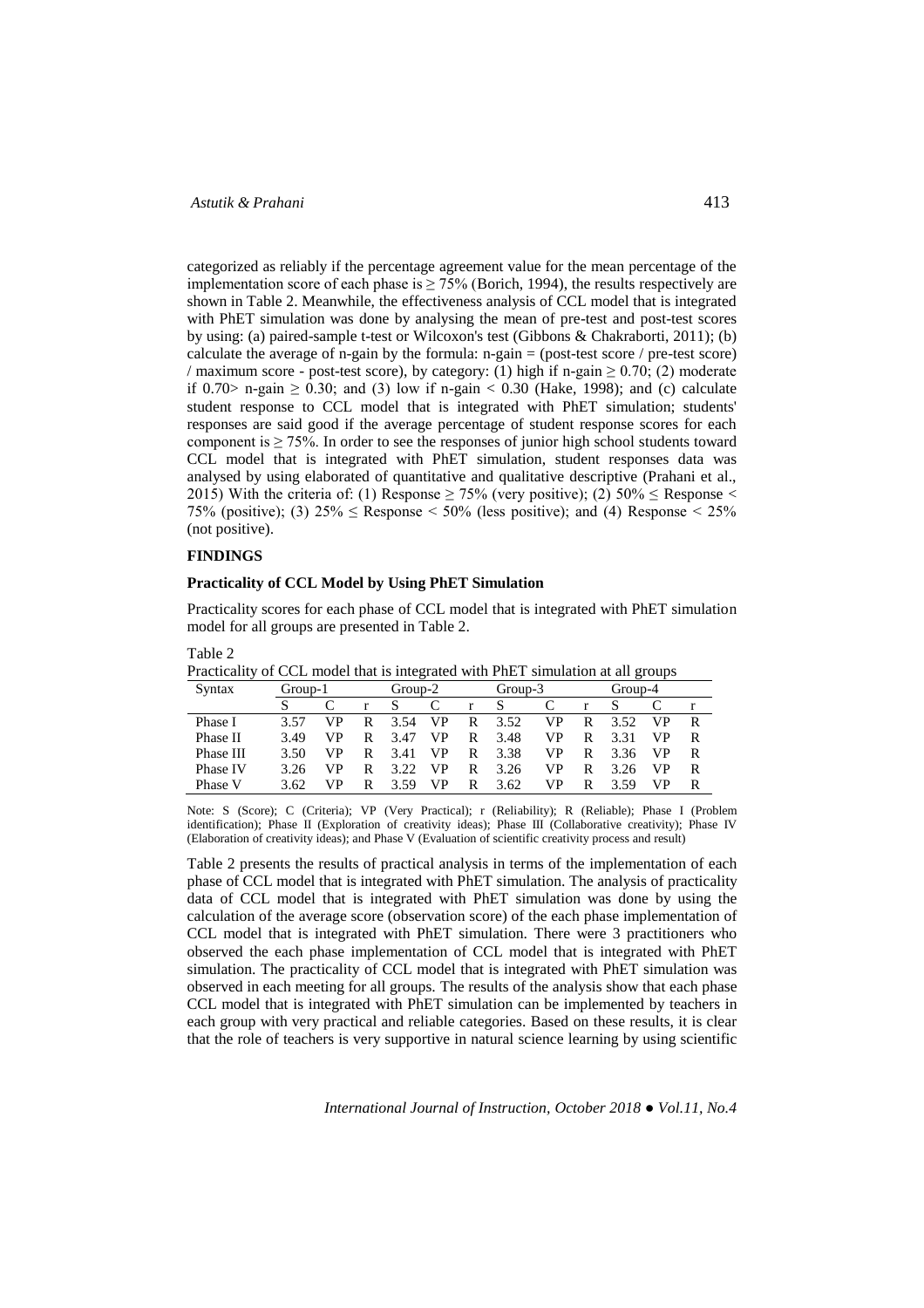collaboration, so it gains good scientific creativity. Briefly, students' activity by using CCL model that is integrated with PhET simulation on natural science learning is presented in Table 3.

Table 3

Students' activity by using CCL model that is integrated with PhET simulation at natural science learning

Students' activities

Phase 1, Problem Identification: Establishing a CC working group, through the help of PhET Simulation students identify problems based on some activities, for example by observing a physiological phenomenon that can be easily encountered in everyday life, observing demonstrations, doing simple experiments, and conveying learning objectives.

Phase 2, Exploration of creativity ideas: The group thinks of alternative solutions by exploring the ideas as much as possible from each member. The ideas collected are discussed to determine the best fit idea as a solution or the solution can also be determined from the combination of members' ideas. Then the students design their experiments to be done with the help of PhET Simulation.

Phase 3, Collaborative creativity: The group works in collaborative experiments with the help of PhET Simulation based on group creativity and collects data. Each student contributes a new idea to the experimental results. Then the best idea or combined idea is analysed for further conclusion.

Phase 4, Elaboration of creativity ideas: The elaboration of the creativity idea is accomplished by completing grains of scientific creativity whose completion is associated with learning materials. The items of scientific creativity that are solved are: 1) Unusual Use (UU), 2) Technical Production (TP), 3) Hypothesizing (H), 4) Science Problem Solving (SPS), 5) Creative Experimental (CE) and 6) Science Product (SP).

Phase 5, Evaluation of scientific creativity process and result: Evaluation of the whole process by providing feedback on students' work. Evaluations are conducted on aspects of scientific collaboration and students' scientific creativity indicators and the results will be confirmed by criteria for the assessment of scientific creativity and scientific collaboration. Students are also asked their impression about learning with the help of PhET Simulation.

# **Effectiveness of CCL Model by Using PhET Simulation**

The effectiveness of CCL Model that is integrated with PhET Simulation is presented in Table 4, Table 5, Table 6, and Table 7. Table 4 describes the mean scores of pre-test, post-test and n-gain of scientific creativity in all groups. In all groups the average pretest score was 0.10 - 1.07 (low category). This is because the students still have many difficulties and unfamiliar to implement scientific creativity in solving the natural science problem. Students feel unfamiliar and claim scientific creativity is new.

| them pro tool, post tool, and if gain society of scientific creativity at an groups |          |                                     |           |      |        |      |  |  |  |  |  |  |
|-------------------------------------------------------------------------------------|----------|-------------------------------------|-----------|------|--------|------|--|--|--|--|--|--|
| Group                                                                               |          | Scientific creativity at all groups |           |      |        |      |  |  |  |  |  |  |
|                                                                                     | Pre-test |                                     | Post-test |      | N-gain |      |  |  |  |  |  |  |
| Group-1                                                                             | 0.17     | Low                                 | 0.76      | High | 0.72   | High |  |  |  |  |  |  |
| Group-2                                                                             | 0.17     | Low                                 | 0.77      | High | 0.74   | High |  |  |  |  |  |  |
| Group-3                                                                             | 0.14     | Low                                 | 0.75      | High | 0.71   | High |  |  |  |  |  |  |
| Group-4                                                                             | 0.10     | Low                                 | 0.73      | High | 0.71   | High |  |  |  |  |  |  |

Table 4

Mean pre-test, post-test, and n-gain scores of scientific creativity at all groups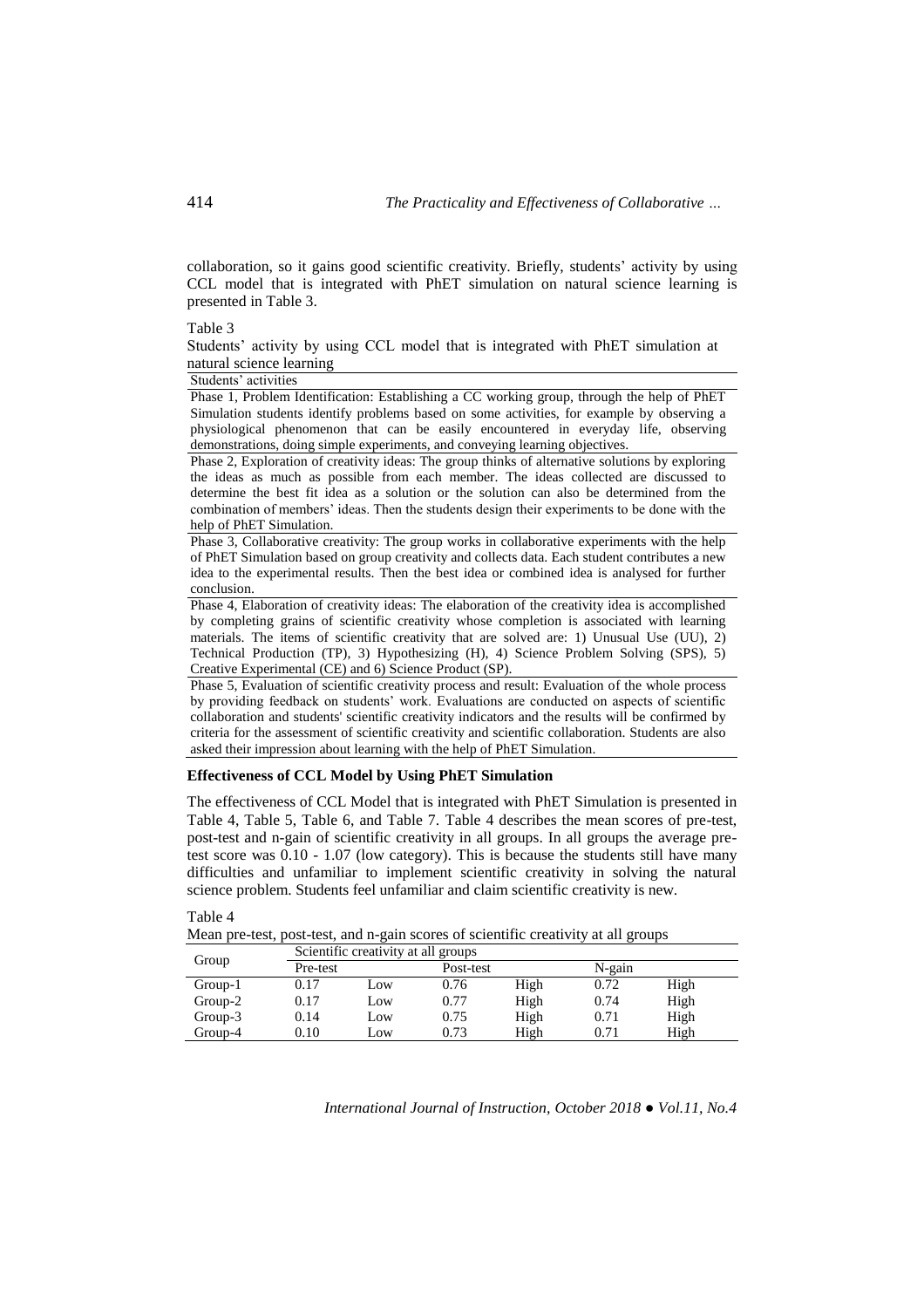In contrast, the post-test scores after the implementation of CCL model that is integrated with PhET simulation in all groups were 0.76, 0.77, 0.75, and 0.73 and were in the high category, it is presented in Table 3. Table 3 shows that n-gain of scientific creativity of junior high students in all groups were 0.72, 0.74, 0.71, and 0.71 in high category. The increase in scientific creativity of junior high school students in natural science subjects is because the role of teachers is very important and sensitive to produce learning in collaborative creativity, because the demands in this phase is that students are able to create creativity in collaborative groups so that teachers also have to be sensitive to students' problem in the group. When students get into trouble in carrying out the experiment, the teacher must guide and provide solutions to the problems faced by students. The mean pre-test, post-test, and n-gain scores of scientific creativity at all groups is presented in Table 5.

Table 5

The mean pre-test, post-test, and n-gain scores of scientific creativity at all groups

| Scores         |                 |      |   | Scientific Creativity Indicators |   |      |   |            |   |           |   |           |   |
|----------------|-----------------|------|---|----------------------------------|---|------|---|------------|---|-----------|---|-----------|---|
|                |                 | UU   |   | TP                               |   | Н    |   | <b>SPS</b> |   | <b>CE</b> |   | <b>SP</b> |   |
| G1             | O <sub>1</sub>  | 1.31 |   | 1.57                             | L | 1.63 | L | 0.82       |   | 1.41      | L | 0.64      | L |
|                | O <sub>2</sub>  | 3.25 | H | 2.76                             | H | 3.05 | Н | 2.40       | М | 3.20      | H | 2.96      | H |
|                | $\langle$ g $>$ | 0.72 | Н | 0.49                             | М | 0.60 | М | 0.50       | М | 0.69      | М | 0.69      | М |
| G <sub>2</sub> | O <sub>1</sub>  | 1.56 | L | 1.50                             | L | 1.78 | L | 1.50       | L | 1.70      | L | 1.60      | L |
|                | O <sub>2</sub>  | 3.33 | Н | 2.78                             | Н | 3.20 | H | 2.78       | Н | 3.28      | H | 3.27      | H |
|                | $\langle$ g>    | 0.72 | Н | 0.51                             | М | 0.64 | М | 0.51       | М | 0.69      | М | 0.70      | М |
| G <sub>3</sub> | O <sub>1</sub>  | 1.56 | L | 1.71                             | L | 1.68 | L | 1.42       | L | 1.59      | L | 1.66      | L |
|                | O <sub>2</sub>  | 3.33 | H | 2.99                             | H | 3.16 | Н | 2.63       | М | 3.03      | H | 3.09      | Н |
|                | $\leq$ g $>$    | 0.72 | Н | 0.56                             | М | 0.64 | М | 0.47       | М | 0.60      | М | 0.61      | М |
| G <sub>4</sub> | O <sub>1</sub>  | 1.31 | L | 1.60                             | L | 1.78 | L | 1.01       | L | 1.60      | L | 1.64      | L |
|                | O <sub>2</sub>  | 3.25 | H | 2.86                             | H | 3.20 | H | 2.44       | М | 2.99      | H | 3.07      | H |
|                | $\langle$ g>    | 0.72 | Н | 0.53                             | М | 0.64 | М | 0.48       | М | 0.58      | М | 0.61      | М |

Note: G1 (Group-1); G2 (Group-2); G3 (Group-3); G4 (Group-4); O1 (Pre-test); O2 (Post-test); <g> (N-gain); UU (Unusual Use); TP (Technical Production); H (Hypothesizing); SPS (Science Problem Solving); CE (Creative Experimental); SP (Science Production); L (Low); M (Moderate); H (High)

Table 5 shows that all indicators of scientific creativity in the pre-test are in low category, whereas after the implementation of science learning with the CCL model that is integrated PhET simulation informs that all the indicators of scientific creativity has increased. The general n-gain of scientific creativity indicator was above 0.47 (medium category). The positive result is because the implementation of natural science teaching with CCL model that is integrated PhET simulation has been designed to improve scientific creativity indicator include unusual use, technical production, hypothesizing, science problem solving, creative experimental, and science production through phases of CCL model that is integrated PhET simulation. The syntax of CCL model that is integrated PhET simulation include of (1) Identification of problem by using PhET simulation; (2) Exploration of creativity ideas by using PhET simulation; (3) Collaborative creativity by using PhET simulation; (4) Elaboration of creativity ideas; (5) The scientific process and results evaluation.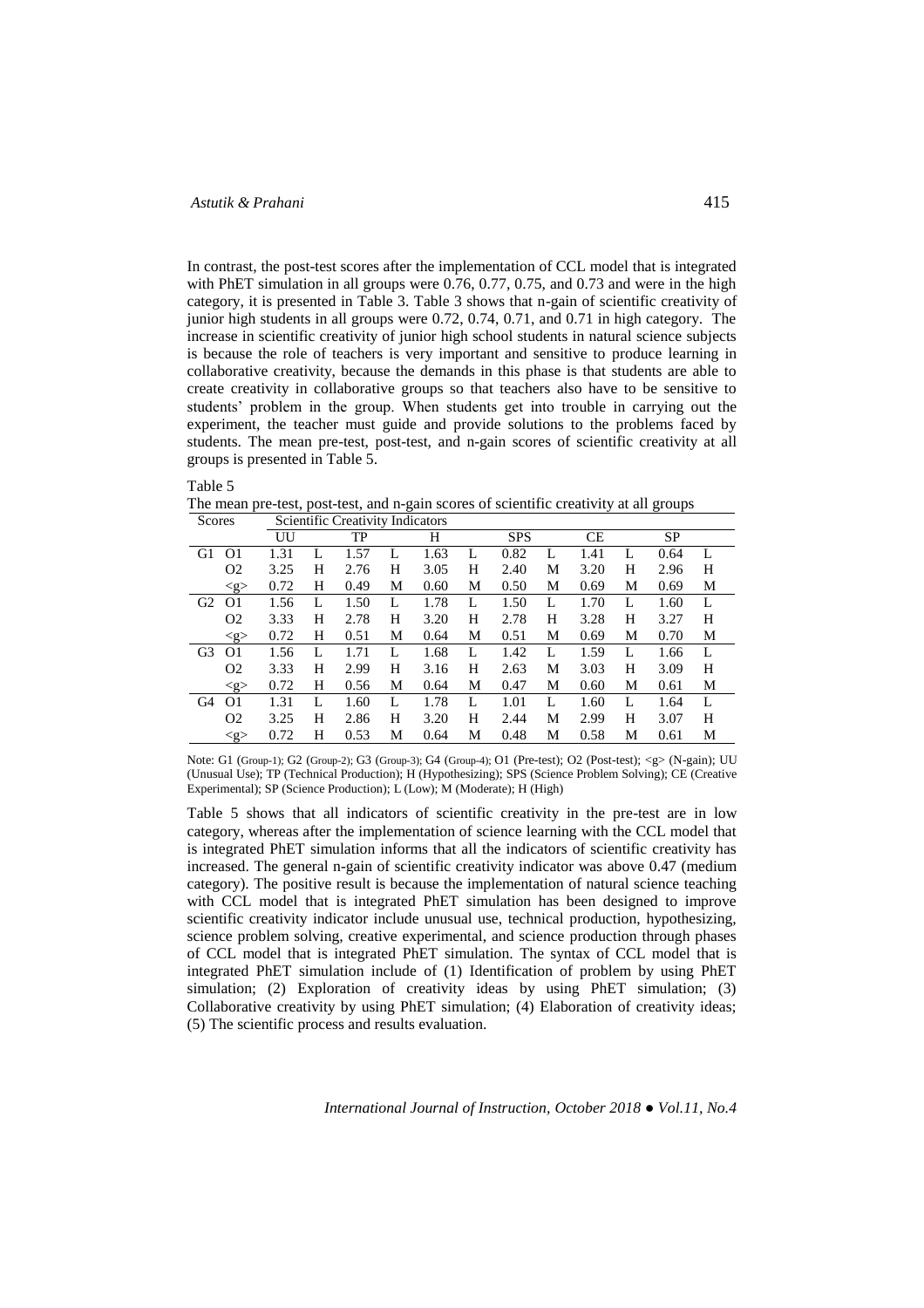The results of the normality and homogeneity test of variance showed that the pre-test, post-test, and n-gain scores of scientific creativity were homogeneous and normally distributed for the whole group. The impact of the CCL model that is integrated with PhET simulation implementation in improving the scientific creativity of junior high school students in natural science subjects for all groups by using Paired t-test is presented in Table 6.

#### Table 6

The Results of scientific creativity Paired t-test at all groups

| Group |    | Paired t-test, $\alpha = 5\%$ |                 |          |    |        |  |  |  |  |  |  |
|-------|----|-------------------------------|-----------------|----------|----|--------|--|--|--|--|--|--|
|       |    | Mean                          | Std. error mean |          | ΩI |        |  |  |  |  |  |  |
|       | 36 | . .67                         |                 | $-24.44$ |    | <.00   |  |  |  |  |  |  |
|       | 36 | 1.67                          | .07             | $-23.49$ |    | < 0.00 |  |  |  |  |  |  |
|       | 36 | 1.41                          | .08             | $-17.23$ | 35 | < 0.00 |  |  |  |  |  |  |
|       | 36 | .23                           |                 | $-16.38$ |    | .00    |  |  |  |  |  |  |

Table 6 shows that the average scientific creativity for all groups is 1.67, 1.67, 1.41, 1.23 and has degrees of freedom (df) = 35; t score gives t value = -24.44, -23.49, -17.23, and -16.38. The Paired t-test (p) test score shows  $< .00$ , because  $p < 5\%$ , makes it significant. Since the result of the calculations has a negative value, it is clear that there is an increase in scientific creativity after the application of learning with CCL model that is integrated with PhET simulation for all groups. Inferential statistic of different test reinforced the belief that CCL model that is integrated with PhET simulation gives an impact to increase the scientific creativity of junior high school students in natural science subjects. The improvement of scientific creativity is supported by the response data that is presented in Table 7.

### Table 7

Results of student response questionnaires at all groups

| <b>Student Response</b> | Group-1 |    |   | Group-2 |    |   | Group-3   |    |   | Group-4       |    |    |
|-------------------------|---------|----|---|---------|----|---|-----------|----|---|---------------|----|----|
| Components              | % (Yes) | C  |   | % (Yes) | C  |   | $%$ (Yes) | С  | ſ | % (Yes)       | C  | r  |
| Feel attracted to       | 96.20%  | VP | R | 94.30%  | VP | R | 94.10%    | VP | R | 94.10%        | VP | R  |
| learning materials and  |         |    |   |         |    |   |           |    |   |               |    |    |
| how teachers teach      |         |    |   |         |    |   |           |    |   |               |    |    |
| Feel new to learning    | 37.40%  | VP | R | 91.40%  | VP | R | 90.60%    | VP | R | 90.90%        | VP | R  |
| materials and how       |         |    |   |         |    |   |           |    |   |               |    |    |
| teachers teach          |         |    |   |         |    |   |           |    |   |               |    |    |
| Feel easy on learning   | 91.80%  | VP | R | 94.30%  | VP | R | 92.40%    | VP | R | <b>92.00%</b> | VP | R. |
| materials and how       |         |    |   |         |    |   |           |    |   |               |    |    |
| teachers teach          |         |    |   |         |    |   |           |    |   |               |    |    |
| Feel new to the         | 95.70%  | VP | R | 96.20%  | VP | R | 93.10%    | VP | R | 91.40%        | VP | R  |
| component of            |         |    |   |         |    |   |           |    |   |               |    |    |
| scientific creativity   |         |    |   |         |    |   |           |    |   |               |    |    |
| Feel new to the         | 96.50%  | VP | R | 92.00%  | VP | R | 91.80%    | VP | R | 91.40%        | VP | R  |
| scientific              |         |    |   |         |    |   |           |    |   |               |    |    |
| collaboration           |         |    |   |         |    |   |           |    |   |               |    |    |
| component               |         |    |   |         |    |   |           |    |   |               |    |    |
| Feel capable to         | 92.60%  | VP | R | 71.90%  | P  | R | 37.70%    | VP | R | 36.70%        | VP | R. |
| perform scientific      |         |    |   |         |    |   |           |    |   |               |    |    |
| creativity skills       |         |    |   |         |    |   |           |    |   |               |    |    |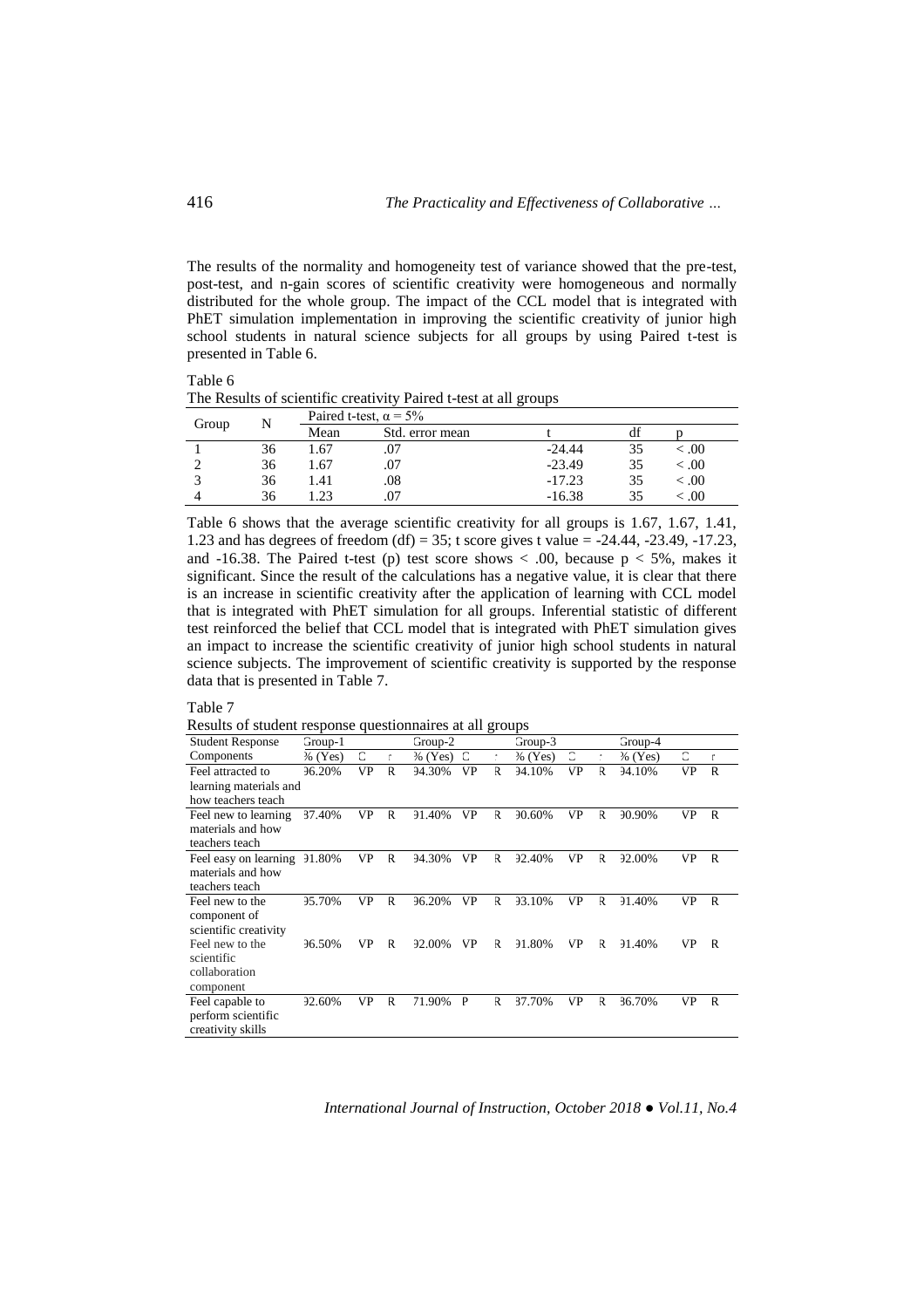| <b>Student Response</b> | Group-1   |    |   | Group-2   |    |    | Group-3 |    |    | Group-4           |    |    |
|-------------------------|-----------|----|---|-----------|----|----|---------|----|----|-------------------|----|----|
| Components              | $%$ (Yes) | C  |   | $%$ (Yes) | С  | r. | % (Yes) | C  | t. | $%$ (Yes)         | C  | r. |
| Feel capable to do      | 93.50%    | VP | R | 92.00%    | VP | R. | 90.90%  | VP | R  | 92.00%            | VP | R  |
| scientific              |           |    |   |           |    |    |         |    |    |                   |    |    |
| collaboration           |           |    |   |           |    |    |         |    |    |                   |    |    |
| Feel interested in      | 94.30%    | VP | R | 91.40%    | VP | R  | 100%    | VP | R  | <sup>37.10%</sup> | VP | R  |
| following CCL           |           |    |   |           |    |    |         |    |    |                   |    |    |
| model that is           |           |    |   |           |    |    |         |    |    |                   |    |    |
| integrated with         |           |    |   |           |    |    |         |    |    |                   |    |    |
| PhET simulation         |           |    |   |           |    |    |         |    |    |                   |    |    |
| Feel easy in            | 71.40%    | P  | R | 35.70%    | P  | R  | 35.30%  | P  | R  | 38.60%            | P  | R  |
| exploring the idea of   |           |    |   |           |    |    |         |    |    |                   |    |    |
| creativity              |           |    |   |           |    |    |         |    |    |                   |    |    |
| Feel easy to do         | 32.90%    | VP | R | 32.90%    | VP | R. | 35.30%  | VP | R  | 35.70%            | VP | R  |
| collaborative           |           |    |   |           |    |    |         |    |    |                   |    |    |
| creativity              |           |    |   |           |    |    |         |    |    |                   |    |    |
| Feel easy to            | 30.00%    | VP | R | 35.70%    | VP | R. | 70.60%  | P  | R  | 30.00%            | VP | R  |
| elaborate creativity    |           |    |   |           |    |    |         |    |    |                   |    |    |
| ideas                   |           |    |   |           |    |    |         |    |    |                   |    |    |
| Feel easy on            | 77.10%    | P  | R | 71.4%     | P  | R. | 73.50%  | P  | R  | 35.70%            | P  | R. |
| scientific test of      |           |    |   |           |    |    |         |    |    |                   |    |    |
| creativity              |           |    |   |           |    |    |         |    |    |                   |    |    |
| Average                 | 91.00%    | VP | R | 90.00%    | VP | R  | 91.00%  | VP | R  | 90.00%            | VP | R  |

Note: C (Category); r (Reliability); R (Reliable); VP (Very Positive); P (Positive)

Table 7 represents the results of student responses that in general the percentage of student responses to the learning by using CCL that is integrated with PhET simulation and 90.50% of the device responded very positively. The improvement of scientific creativity of junior high school students in natural science subjects is also because teachers are able to perform their duties as a good facilitator, mentor and mediator during the implementation of CCL that is integrated with PhET simulation model.

### **DISCUSSION**

# **Practicality of CCL Model by Using PhET Simulation**

The CCL model that is integrated with PhET simulation has five phases include: (1) Identifying problem by using PhET simulation, (2) Exploring creativity ideas by using PhET simulation,(3) Collaborative creativity with PhET simulation, (4) Elaborating creativity ideas, (5) Evaluating the process and results of scientific creativity. Practicality scores for each phase of CCL model that is integrated with PhET simulation model for all groups are presented in Table 3. The learning outcomes that have been obtained provide evidence that CCL model that is integrated with PhET simulation meets the model criteria from the practicality side (Nieveen et al., 2007). Thus, it can be said that the scientific creativity skill is good for natural science learning, as well as scientific collaboration can be used natural science learning. The established relationship between scientific work and scientific creativity is that scientific work can make a positive contribution to the improvement of scientific learning achievement (Aktamis & Ergin, 2008). This is supported by previous research that the CCL model was developed to teach scientific creativity and scientific collaboration has been valid and can be used to teach science (Astutik, 2018). Therefore, CCL model that is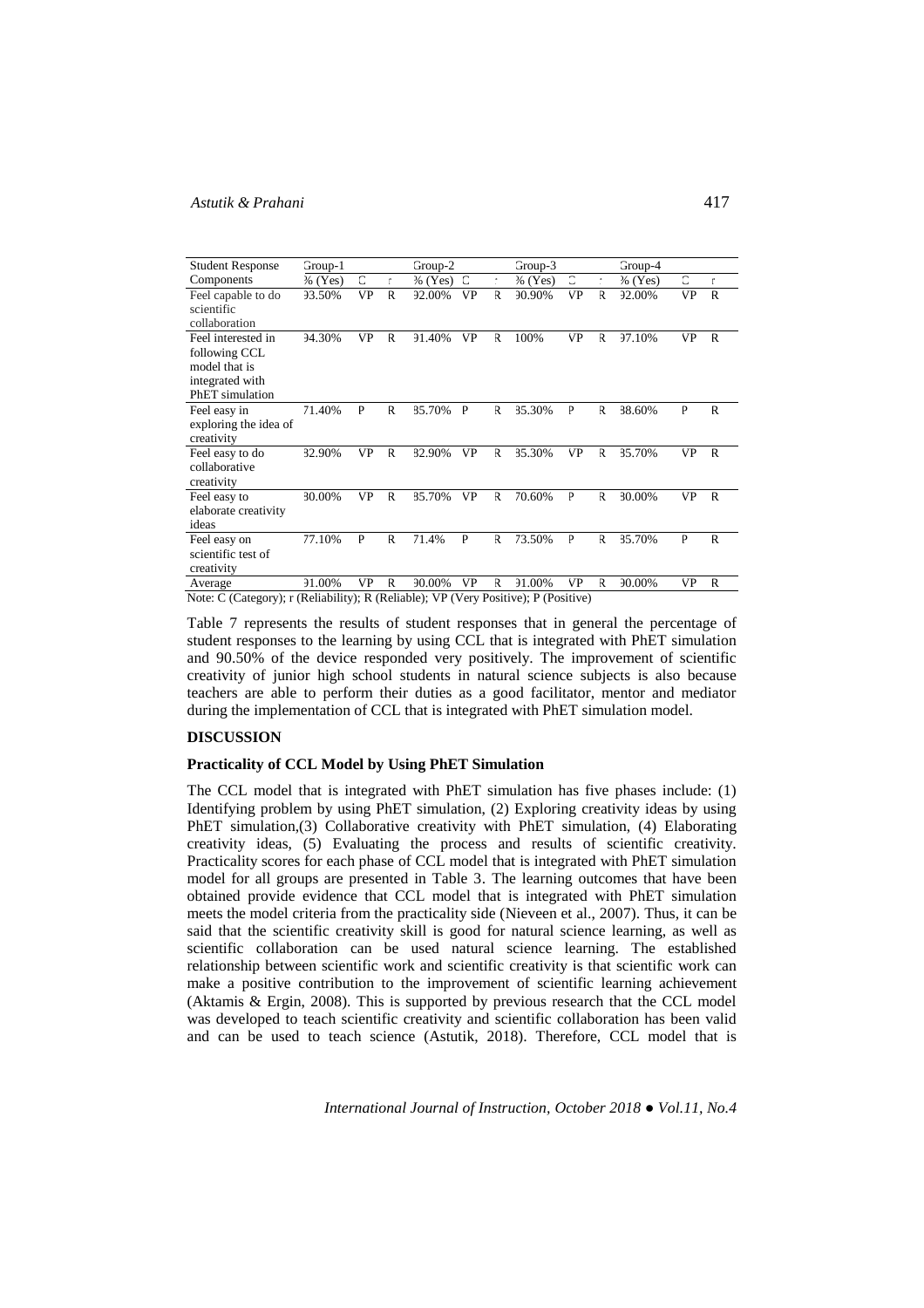integrated with PhET simulation model are proved very practical to improve the scientific creativity of high school students in natural science learning.

# **Effectiveness of CCL Model by Using PhET Simulation**

In all groups the average pre-test score was in low category (Table 4). This is because the students still have many difficulties and unfamiliar to implement scientific creativity in solving the natural science problem. Students feel unfamiliar and claim scientific creativity is new. The findings are in accordance with the results of preliminary studies conducted by researchers that the scientific creativity of junior high students is still relatively low. This finding is also reinforced by the research results of Astutik (2015), Astutik (2018), Jatmiko et al. (2016), Jatmiko et al. (2018), Suyidno et al. (2018) that students still have difficulties in scientific creativity, collaborative, and problem-solving skills. The underlying causes of scientific creativity are in accordance with the theory of functional atonement Solso et al. (2008) that students tend to see things based on the usual uses and are difficult in accepting new perspectives that are actually needed in problem solving. It is supported by Mueller et al. (2012) that a person is born creatively, but the barriers of creativity often interface the ability to recognize creative ideas.

The findings of an increase in scientific creativity (Finding in Table 4) is in line with Vygotsky social constructivist theory, scaffolding; students should be given complex, difficult, and realistic tasks and then given sufficient help to solve these tasks (Slavin, 2011). Assistance can be given in the form of gradual assistance (scaffolding) so that students actually learn to gain knowledge and can be released when the students no longer need help. The science process skill in CCL model that is integrated with PhET provides an important role in improving the scientific creativity of junior high school students. The process of science has a role in promoting scientific creativity and is closely related to scientific creativity (Aktamis & Ergin, 2008; Jones et al., 2008). This is because scientific creativity has been developed to meet the validity (content and constructs) to enhance scientific creativity and scientific collaboration of junior high school students (Astutik, 2015; Astutik, 2018). This is supported by the results of the study (Astutik, 2015; Astutik, 2018; Erika et al., 2018; Husamah et al, 2018; Limatahu et al., 2018; Madeali & Prahani, 2018; Prahani et al., 2016; Prahani et al., 2018; Purwaningsih et al., 2018; Suprapto et al., 2018; Suyidno et al., 2017) that the learning and teaching model that is feasible to meet the validity (content and construct), practicality, and effectiveness will be able to improve and achieve the learning objectives.

In order to gain a good mastery of scientific creativity skills (Finding in Table 5), the learning steps is done by using science process skills and to overcome the weakness of the science process skills, in the early stages of learning, gradual assistance is given (scaffolding) to students. For example, gradual assistance to students is given until students obtain knowledge and they are gradually released when teacher believes that they can do it by themselves. The guidance given to students includes the understanding of problem formulation, formulation of hypotheses, variable identification and determination the operational variables definition. At this stage, to overcome student difficulties teachers are expected to find suitable strategies or methods related to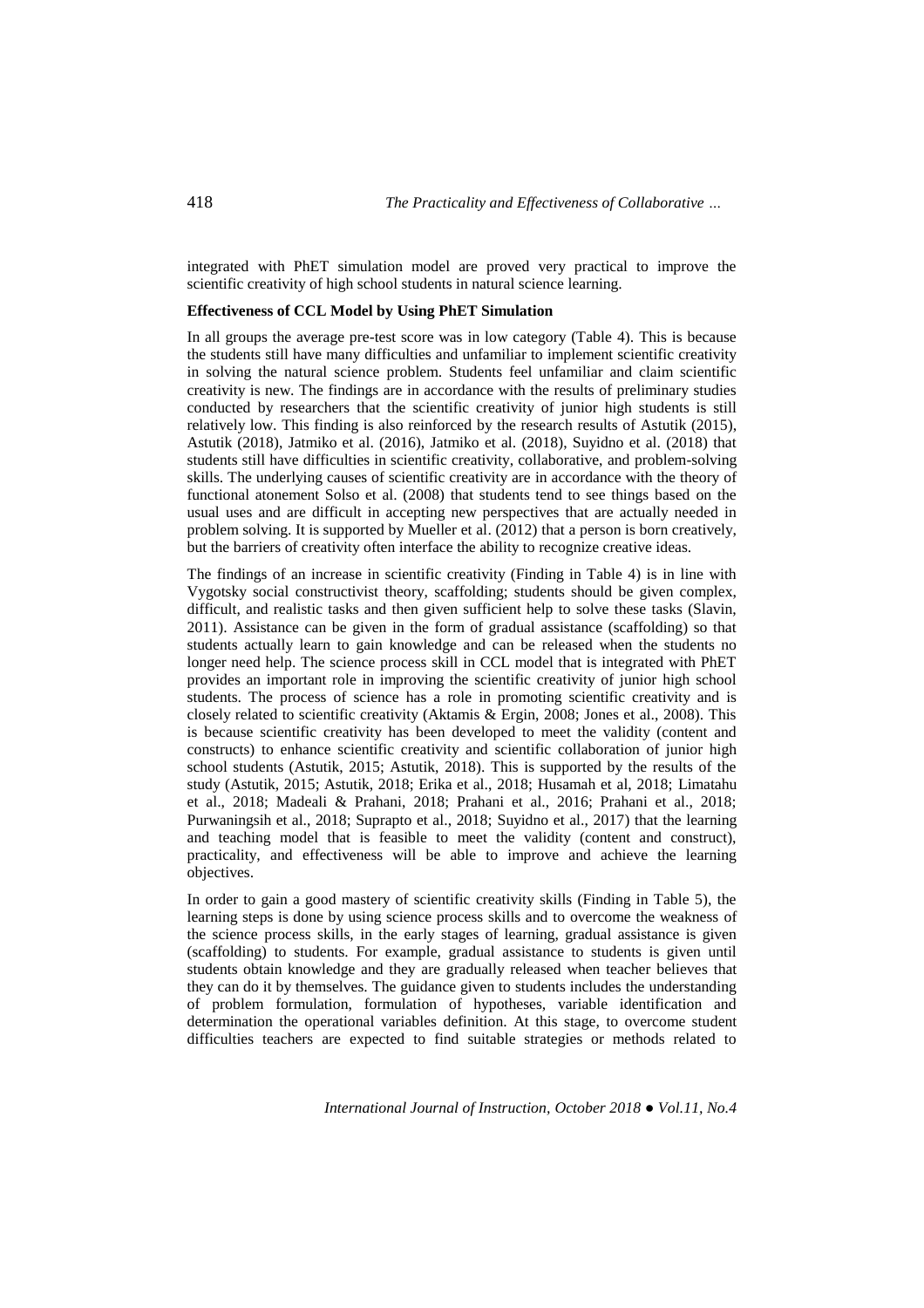problem formulation, hypotheses formulation, variables identification and formulation of operational variables definition to build their trust and identity in learning (Grossen, 2008). The third phase of CCL model is collaborative creativity by using PhET simulation (collaborative creativity), which is an activity to carry out collaborative experiments by performing instruction that is written on the worksheet with the help of PhET simulation. With the help of PhET simulation students work individually and collaboratively in the acquisition of data which and then the results are written on the worksheet.

Significant improvement on scientific creativity of junior high school students in science subjects after the CCL model that is integrated with PhET simulation (Finding Table 6) cannot be separated from the availability of valid learning. Further, it is said that the learning environment which supports the learning process includes the planning of all learning aspects such as the ability of teachers to teach, appropriate media, and clear learning objectives, adequate learning resources and allocating the time properly. The results are reinforced with theoretical and empiric support that CCL model that is integrated with PhET simulation is a collaborative-based scientific learning creativity by using PhET simulation that is designed to improve scientific creativity based on motivational theory, cognitive psychology theory, social constructivism learning theory, positive dependence and cognitive psychology theory (Arends, 2012; Astutik et al., 2016; Moreno, 2010; Slavin, 2011). Therefore, CCL model that is integrated with PhET simulation is proved to be effective to improve students' scientific creativity in natural science lesson.

The results of student responses which indicate that the students (a very positive response) stated that they easily understand the way the teacher teaches. These findings (Findings in Table 7) are in accordance with the social constructivist theory of Vygotsky (Arends, 2012; Moreno, 2010; Slavin, 2011). The results of questionnaire showed that students feel their scientific creativity was increased. In addition, students also feel an increase in scientific collaboration. The result of this questionnaire proves that the nurture effect of the CCL model by using PhET simulation is able to improve to the scientific collaboration of junior high school students in natural science learning. Overall, it can be said that CCL that is integrated with PhET simulation fulfils the practical and effective criteria to improve the scientific creativity of junior high school students in natural science lesson. According to the results of this study implementation of CCL that is integrated with PhET simulation has been proven to be practical and effective in improving the scientific creativity of junior high school students.

# **CONCLUSION**

The CCL model that is integrated with PhET simulation is collaborative-based scientific creativity learning by using the help of PhET simulation by design to enhance scientific creativity based on motivational theory, cognitive psychology theory, social constructivism learning theory, positive dependence and cognitive psychology theory. The natural science learning that use CCL model that is integrated with PhET simulation to improve the scientific creativity of junior high school students has been proven: (1) practical (applicable in learning with high practical and reliable category) and (2)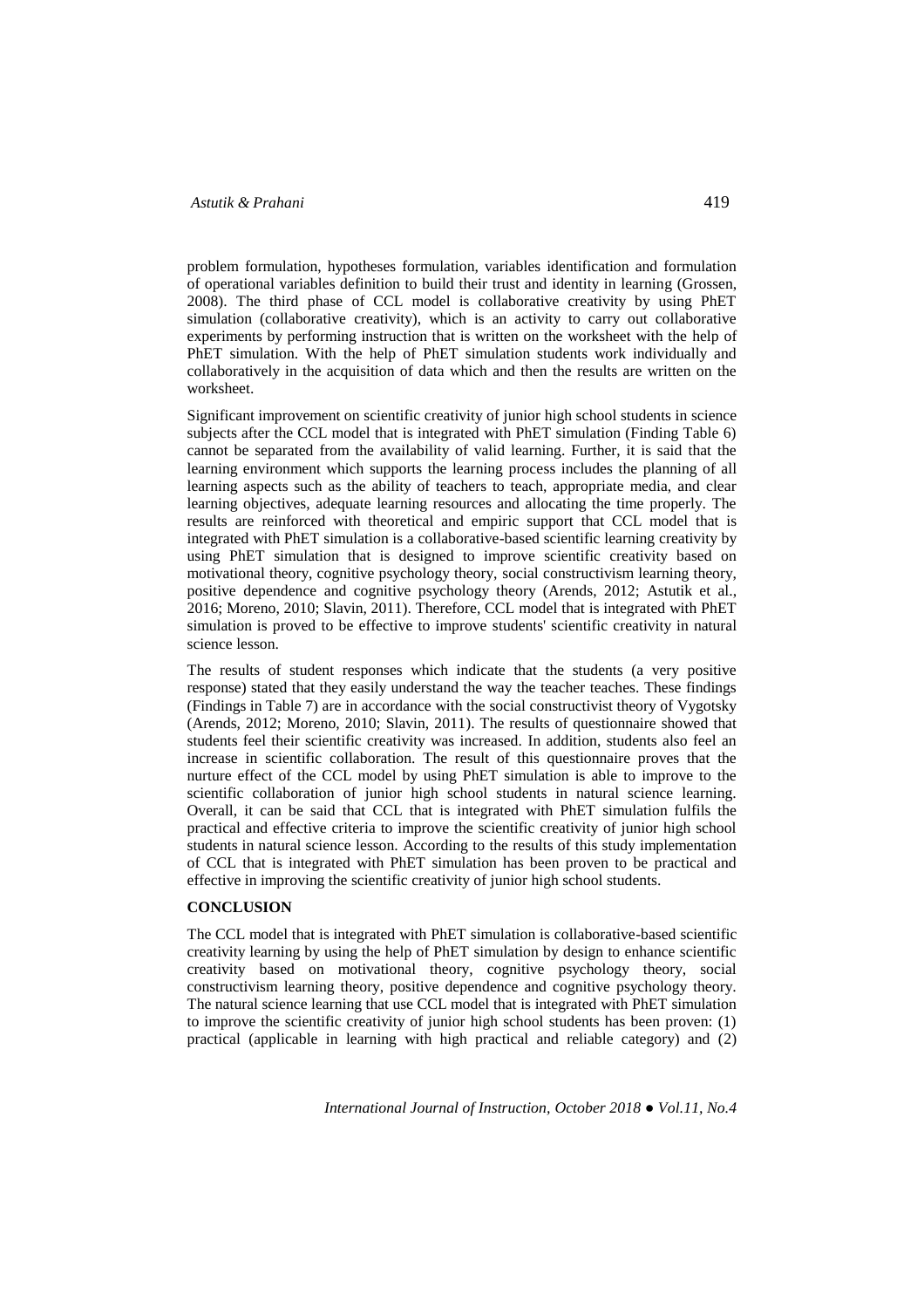effective, as demonstrated by: (a) a significant increase in students' scientific creativity on  $\alpha = 5\%$ , (b) average n-gain of students' creativity was in medium category, and (c) student's response to each component of learning is categorized as very positive. The questionnaire results showed that students feel their scientific creativity was increased. In addition, students also feel an increase in scientific collaboration. The result of this questionnaire proves that the nurture effect of the CCL model with the help of PhET simulation is able to improve the scientific collaboration of junior high school students in natural science learning. The implication of this research is that CCL model that is integrated with PhET simulation can be used to improve the creativity of junior high school students in natural science learning in Indonesia. Further research can be dome on CCL model that is integrated with PhET simulation for elementary, secondary, and college level to see the model's practicality and effectiveness at these levels.

# **ACKNOWLEDGEMENTS**

The author's gratitude goes to the Ministry of Research, Technology and Higher Education for funding the Research. Likewise, the author's gratitude goes to the University of Jember, State Islamic University of Sunan Ampel, State Junior High School 2 Jember, and State Junior High School 3 Jember that have provided collaborative research opportunities.

### **REFERENCES**

Ainsworth, S. (1999). The functions of multiple representations. *Computers & Education, 33*(2), 131-152.

Ainsworth, S. (2008). The educational value of multiple-representations when learning complex scientific concepts. *Visualization: Theory and practice in science Education*. New York: Springer.

Aktamis, H. and Ergin, O. (2008). The effect scientific process skills education on student's scientific creativity, science attitudes, and academic achievement. *Asia-Pacific Forum on Science learning and Teaching, 9*(1), 1-21.

Arabacioglu, S. and Unver, A.O. (2016). Supporting inquiry based laboratory practices with mobile learning to enhance students' process skills in science education. *Journal of Baltic Science Education*, *15*(2), 216-230.

Arends, R. I. (2012). *Learning to teach*. New York: Mc. Graw-Hill.

Astutik, S. (2018). *Pengembangan Model Collaborative Creativity untuk Meningaktkan Kreativitas Ilmiah dan Afektif Collaborative Siswa SMP* (Development of Collaborative Creativity Model to Enhance Scientific Creativity and Affective Collaborative Junior High School Students)*.* Surabaya: Pascasarjana Unesa.

Astutik, S., Nur, M., and Susantini, E. (2015). Development of the hypothetical model to teach the skills of scientific creativity students in learning science. *The National Conference on Research, Reform of education in the entering Asean Community (AEC),* Jember: 959-968.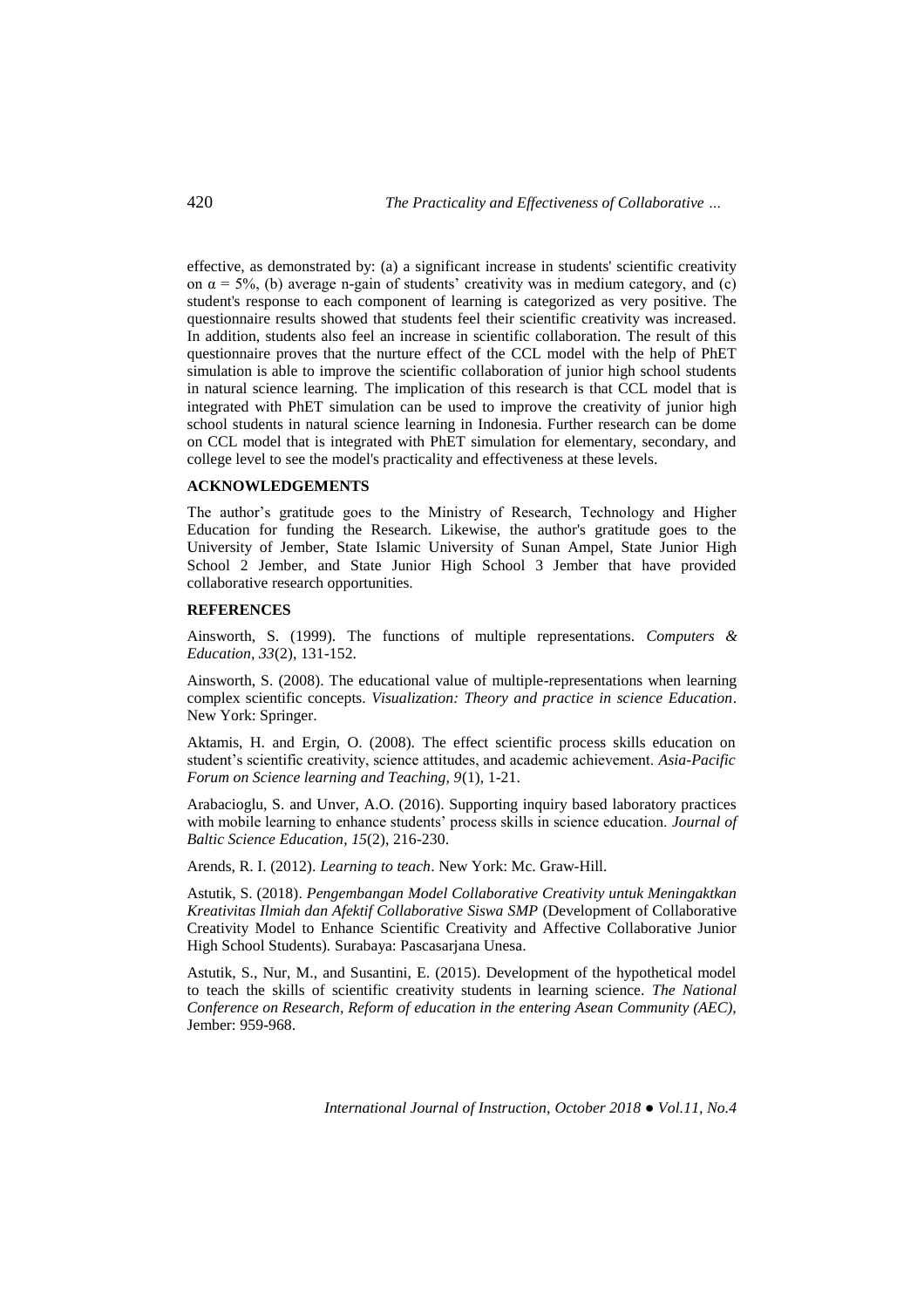Astutik, S., Nur, M., and Susantini, E. (2016). Validity of collaborative creativity (CC) models*. The 3 International Conference on Research, Implementation and Education of Mathematics and Science*, Yogyakarta: 73-78.

Ayas, M.B. and Sak, U. (2014). Objective measure of scientific creativity: Psychometric validity of the creative scientific ability test. *Thinking Skills and Creativity, 13*, 195–205.

Borich, G. (1994). *Observation skill for effective teaching*. New York: Mac Millan Publishing Company.

Ciais, P., Reichstein, M., Viovy, N., Granier, A., Ogée, J., Allard, V., and Carrara, A. (2005). Europe-wide reduction in primary productivity caused by the heat and drought in 2003. *Nature, 437*(7058), 529-533.

Erika, F., Prahani, B.K., Supardi, Z.A.I., & Tukiran. (2018). The development of metacognition-based learning media for the industrial electronics field in a vocational high school. *World Trans. on Engng. and Technol. Educ.*, *16*(2), 179-185.

Finkelstein, N.D., Adams, W.K., Keller, C.J., Kohl, P.B., Perkins, K.K., Podolefsky, N.S., Reid, S., and LeMaster, R. (2005). When learning about the real world is better done virtually: A Study of substituting computer simulation for laboratory equipment. *Physical Review Special Topics-Physics Education Research*, 1, 010103.

Fraenkel, J., Wallen, N., and Hyun, H. (2012). *How to design and evaluate research in education (8th Ed.)*. New York: McGraw-Hill.

Gibbons, J.D. and Chakraborti, S. (2011). *Nonparametric statistical inference*. Tuscaloosa: CRC Press.

Griffin, P. and Care, E. (2015). *Assessment and teaching of 21st century skills: Methods and approach*. New York: Springer.

Grossen, M. (2008). Methods for studying collaborative creativity: An original and adventurous blend. *Thinking Skills and Creativity*, *3*, 246–249.

Hake, R.R. (1998). Interactive-engagement versus traditional methods: A six-thousandstudent survey of mechanics test data for introductory physics courses. *American Journal of Physics, 66*(1), 64-74.

Hu, W. and Adey, P. (2010). A scientific creativity test for secondary school students. *International Journal of Science Education, 24*(4), 389-403.

Hu, W., Wu, B., Jia, X., Yi, X., Duan, C., and Meyer, W. (2013). Increasing student's scientific creativity: The "learn to think" intervention program. *The Journal of Creative Behavior, 47*(1), 3-21.

Husamah, Fatmawati, D., and Setyawan, D. (2018). OIDDE learning model: Improving higher order thinking skills of biology teacher candidates. *International Journal of Instruction*, *11*(2), 249-264.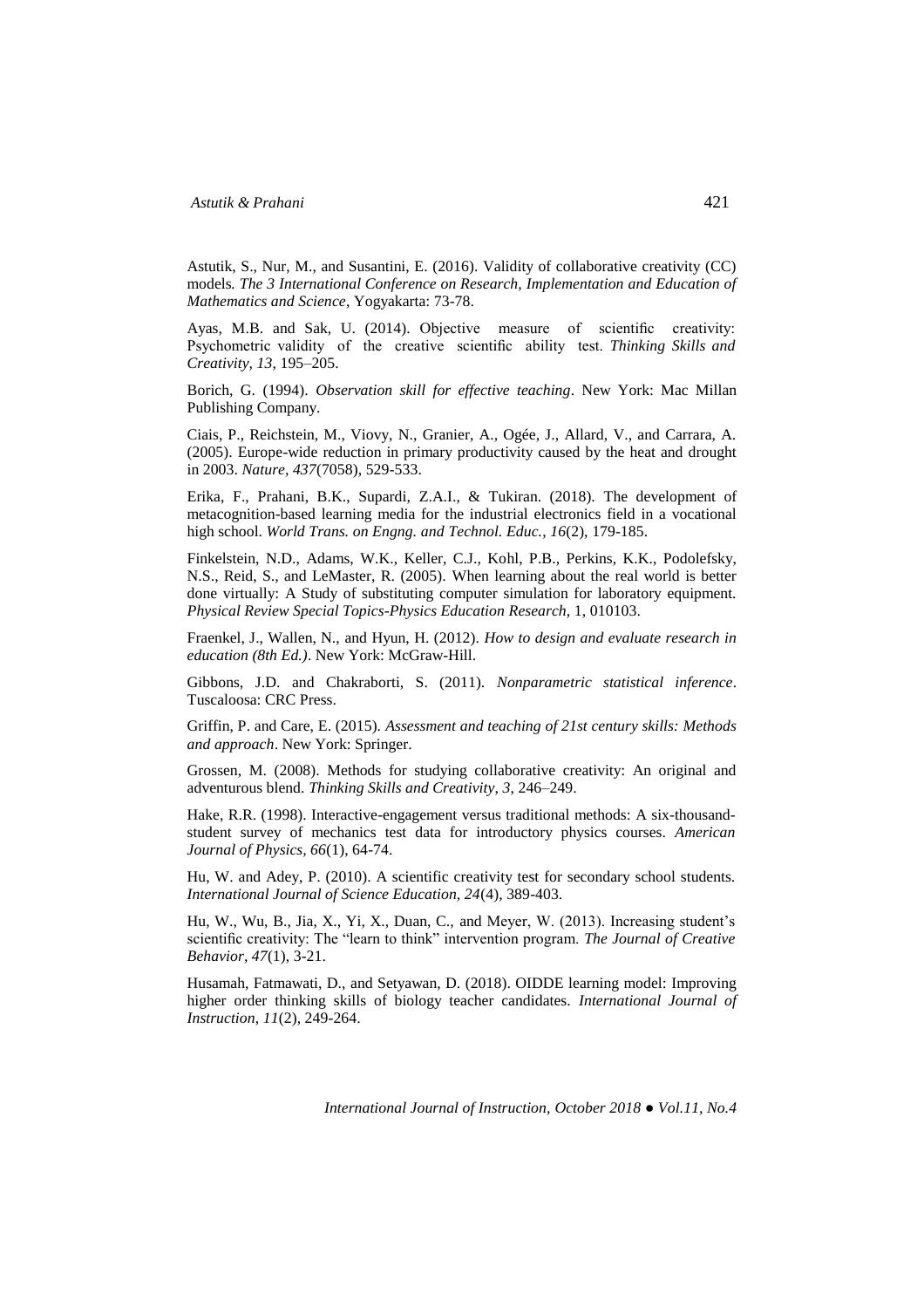Jatmiko, B., Prahani, B.K., Munasir, Supardi, Z.A.I., Wicaksono, I., Erlina, N., Pandiangan, P., Althaf, R., and Zainuddin. (2018). The comparison of OR-IPA teaching model and problem based learning model effectiveness to improve critical thinking skills of pre-service physics teachers. *Journal of Baltic Science Education, 17*(2), 1-22.

Jatmiko, B., Widodo, W., Martini, Budiyanto, M., Wicaksono, I., and Pandiangan, P. (2016). Effectiveness of the INQF-based learning on a general physics for improving student's learning outcomes. *Journal of Baltic Science Education*, *15*(4), 441-451.

Jones, A., Miells D., Littleton K., and Vass, E. (2008). The discourse of collaborative creativity writing: Peer collaboration as a context for mutual inspiration. *Thinking Skill and Creativity Journal*, *3*, 92-202.

Kang, K.A., Kim, S., Kim, S.J., Oh, J., and Lee, M. (2015). Comparison of knowledge, confidence in skills performance (CSP) and satisfaction in problem-based learning (PBL) and simulation with *PBL* educational modalities in caring for children with bronchiolitis. *Nurse Education Today, 35*(2), 315-321.

Limatahu I., Suyatno, Wasis, and Prahani, B.K. (2018). The effectiveness of CCDSR learning model to improve skills of creating lesson plan and worksheet science process skill (SPS) for pre-service physics teacher. *Journal of Physics: Conference Series, 997*(32), 1-7.

Madeali, H. and Prahani, B.K. (2018). Development of multimedia learning based inquiry on vibration and wave material. *Journal of Physics: Conference Series, 997*(29), 1-7.

Maor, D. (2001). Development and formative evaluation of a multimedia program using interpretive research methodology. *Journal of Computers in Mathematics and Science Teaching, 20*(1), 75-98.

Moreno, R. (2010). *Educational psychology*. New Mexico. John Wiley & Sons, Inc.

Mueller, J.S., Melwani, S., and Goncalo, J.A. (2012). The bias against creativity: Why people desire but reject creative ideas. *Psychology Science, 23*(1), 13-17.

Nieveen, N., McKenney, S., & van. Akker. (2007). *Educational design research*. New York: Routledge.

OECD. (2014). *PISA 2012 Results*. Washington: OECD Publishing.

OECD. (2016). *PISA 2015 Result in Focus*. Washington: OECD Publishing.

Pandiangan, P., Sanjaya, M., Gusti, I., and Jatmiko, B. (2017). The validity and effectiveness of physics independent learning model to improve physics problem solving and self-directed learning skills of students in open and distance education systems. *Journal of Baltic Science Education*, *16*(5), 651-665.

Perkins, K., Adams, W., Dubson, M., Finkelstein, N., Reid, S., and Wieman, C. (2006). PhET: Interactive simulations for teaching and learning physics. *The Physics Teacher*, 44, 18-20.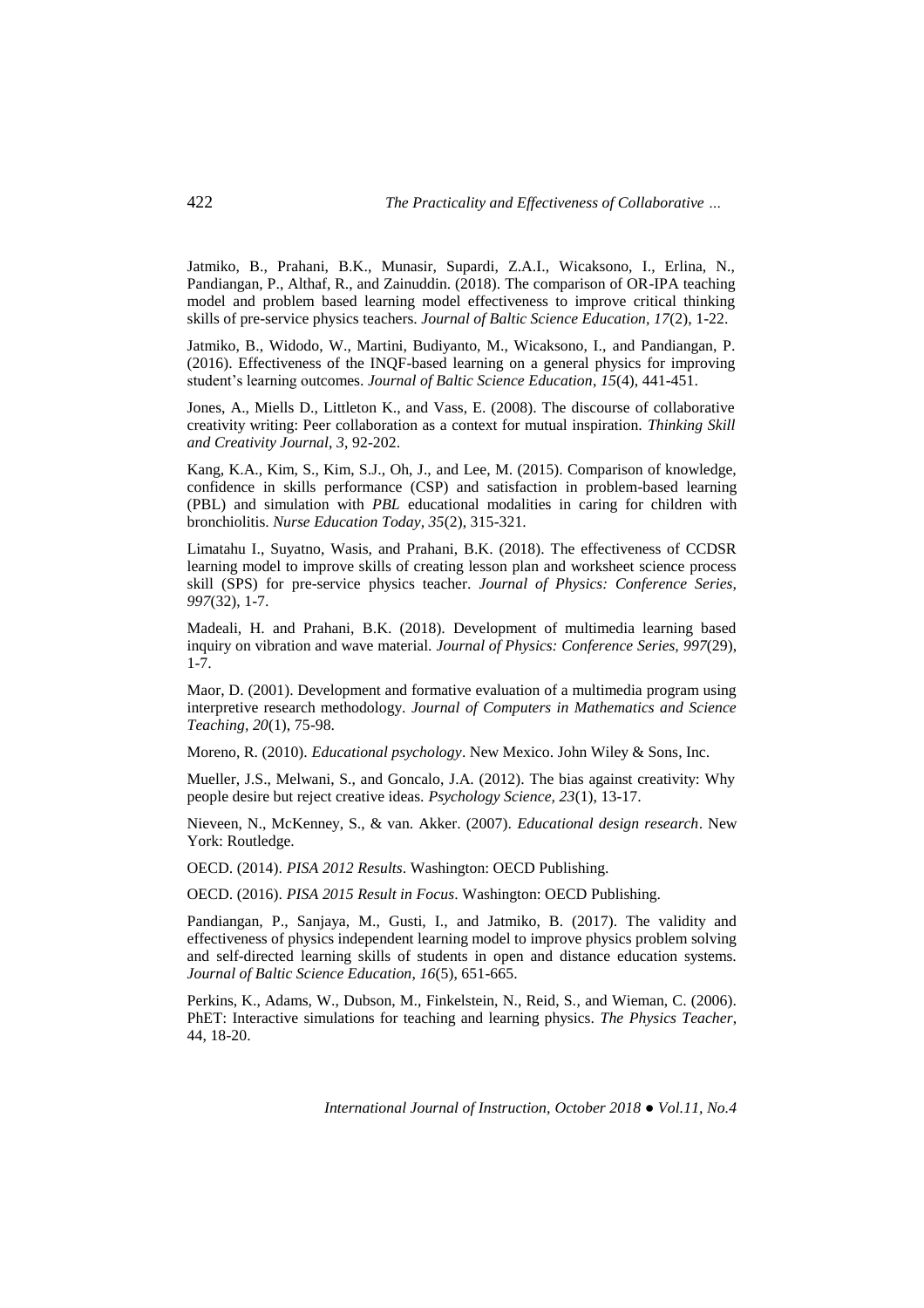Prahani, B. K., Winata, S. W., and Yuanita, L. (2015). *Pengembangan perangkat pembelajaran fisika model* inkuiri terbimbing *untuk melatihkan keterampilan penyelesaian masalah berbasis multi representasi siswa SMA* [The development of physics learning model of inquiry model is guided to solve problem-solving skills based on multi representation of high school students]. *Jurnal Penelitian Pendidikan Sains*, *4*  (2), 503-517.

Prahani, B.K., Limatahu, I., Winata, S.W., Yuanita, L., & Nur, M. (2016). Effectiveness of physics learning material through guided inquiry model to improve student's problem solving skills based on multiple representation. *International Journal of Education and Research. 4*(12), 231-244.

Prahani, B.K., Nur, M., Yuanita, L., and Limatahu, I. (2016). Validitas model pembelajaran group science learning: Pembelajaran inovatif di Indonesia [Validity of learning model of group science learning: Innovative learning in Indonesia]. *Vidhya Karya*, *31*(1), 72-80.

Prahani, B.K., Suprapto, N., Suliyanah, Lestari, N.A., Jauhariyah, M.N.R, Admoko, S., and Wahyuni, S. (2018). The effectiveness of collaborative problem based physics learning (CPBPL) model to improve student's self-confidence on physics learning. *Journal of Physics: Conference Series, 997*(08), 1-6.

Purwaningsih, E., Suyatno, Wasis, and Prahani, B.K. (2018). The effectiveness of comcorels model to improve skills of creating physics lesson plan (CPLP) for preservice physics teacher. *Journal of Physics: Conference Series, 997*(22), 1-7.

Raj, H. and Saxena, D.R. (2016). Scientific creativity: A review of researches. *European Academic Research, 4,* 1122-1138.

Sevilla, C.G., Ochave, J.A., Punsalan, T.G., Regala, B.P., and Uriarte, G.G. (1984). *An introduction to research methods*. Quezon City: Rex Printing Company.

Siew, N. M., Chong, C.L., and Chin, K.O. (2014). Developing a scientific creativity test for fifth graders. *Problems of Education in the 21st Century, 62*(1), 109-123.

Slavin, R.E. (2011). *Educational psychology, theory and practice*. Boston: Pearson Education.

Solso, R.L., MacLin, O.H., and MacLin, M.K. (2008). *Cognitive psychology, 8th edition*. Boston: Pearson Education.

Sudiarman, Soegimin, W.W., and Susantini, E. (2015) Pengembangan perangkat pembelajaran fisika berbasis inkuiri terbimbing untuk melatihkan keterampilan proses sains dan meningkatkan hasil belajar pada topik suhu dan perubahannya [Development of physics-based inquiry-based learning tools to trace the skills of the science process and improve learning outcomes on the topic of temperature and its changes]. *Jurnal Penelitian Pendidikan Sains*, *4*(2), 636-647.